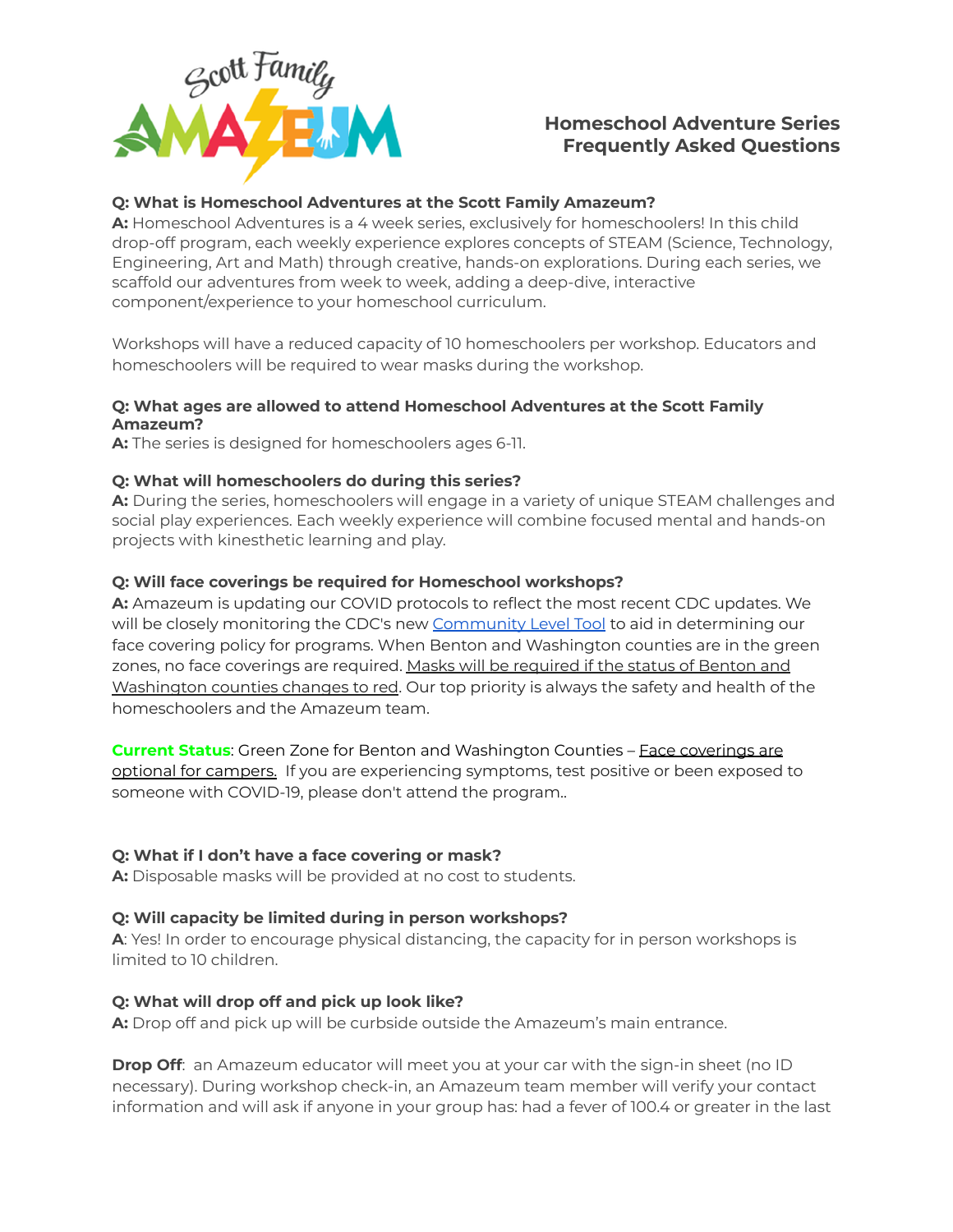2 days; has a cough, difficulty breathing, sore through, or loss of taste or smell; has had contact with a person known to be infected with COVID-19 in the previous 14 days. Anyone experiencing symptoms will be asked to not attend the workshop.

Please arrive no earlier than 10 minutes before the program begins. If you arrive more than 10 minutes late for drop-off, you will need to park and escort your child to the admissions kiosk in the Amazeum.

**Pick Up:** an Amazeum educator will meet you at your car to check your photo ID and have you sign out your kids. Kids will be waiting with Amazeum educators in the playscape until an Amazeum educator escorts your kids to the car.

## **Q: Is there a discount for Amazeum members?**

**A:** Yes! Amazeum members enjoy a discount on registration and early access to registration.

## **Q: How do I sign up for the Homeschool Adventure Series?**

**A:** You can sign up for each series [online](https://www.amazeum.org/programs/homeschool/) through the Amazeum website. In the 'Programs' menu, select 'Homeschool' to find your program of interest.

## **Q: Will I receive a confirmation of my registration?**

**A:** Yes, the Amazeum will send you an email confirming your online registration. Please check your spam folder and inbox for the email confirmation.

## **Q: How do you recommend children dress for Homeschool Adventure series?**

**A:** Dress for fun, physical and potentially messy play. Closed toed shoes are recommended.

## **Q: Who are the educators of the Homeschool Adventures series?**

**A:** The Amazeum education team consists of highly qualified and trained Programs Educators. These Programs Educators work closely with our Educational Programs Manager to design and facilitate experiences that are engaging, unique, developmentally appropriate and fun for homeschoolers. An Amazeum education team member will be actively present at all times during the series.

# **Q: We are early birds at our house. Is it okay if we arrive early for the series?**

**A:** Homeschool Adventures will begin promptly at the start time listed in the program description. Please arrive on time but no earlier than 10 minutes prior to the listed start time.

## **Q: Can I attend Homeschool Adventures with my child?**

**A:** Homeschool Adventures is a child drop-off series. In order to foster a cohesive experience, the series is for registered participants only; therefore, adult guardians and non-registered siblings or friends cannot attend.

# **Q: Can I register for only part of the series, and if so, is there a discount?**

**A:** Homeschool Adventures is designed to build upon the experiences throughout each experience. Active participation and attendance of the entire series will ensure your child has a full experience. Partial registration is not available and a discount is not offered for children that cannot attend the entire series.

# **Q: I need to cancel my registration. How do I cancel and can I get a refund?**

**A:** Please contact the Educational Programs Manager at [abailey@amazeum.org](mailto:abailey@amazeum.org) or 479-696-9280 ext. 211 to cancel your registration. At this time we are unable to offer refunds